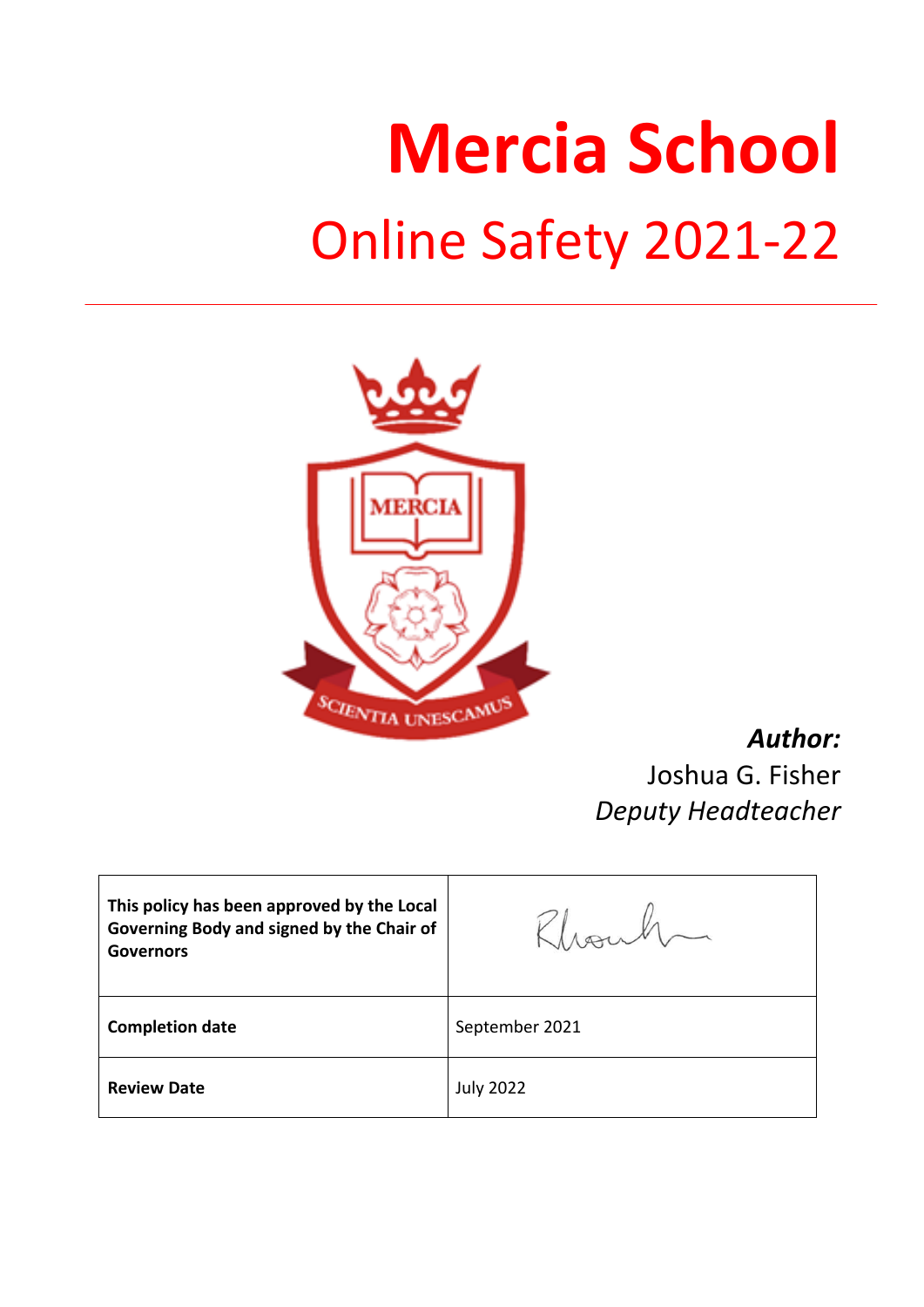# **Contents**

# **Equality Impact Assessment**

Under the Equality Act 2010 we have a duty not to discriminate against people on the basis of their age, disability, gender, gender identity, pregnancy or maternity, race, religion or belief and sexual orientation.

This policy has been equality impact assessed and we believe that it is in line with the Equality Act 2010 as it is fair, it does not prioritise or disadvantage any pupil and it helps to promote equality at this school.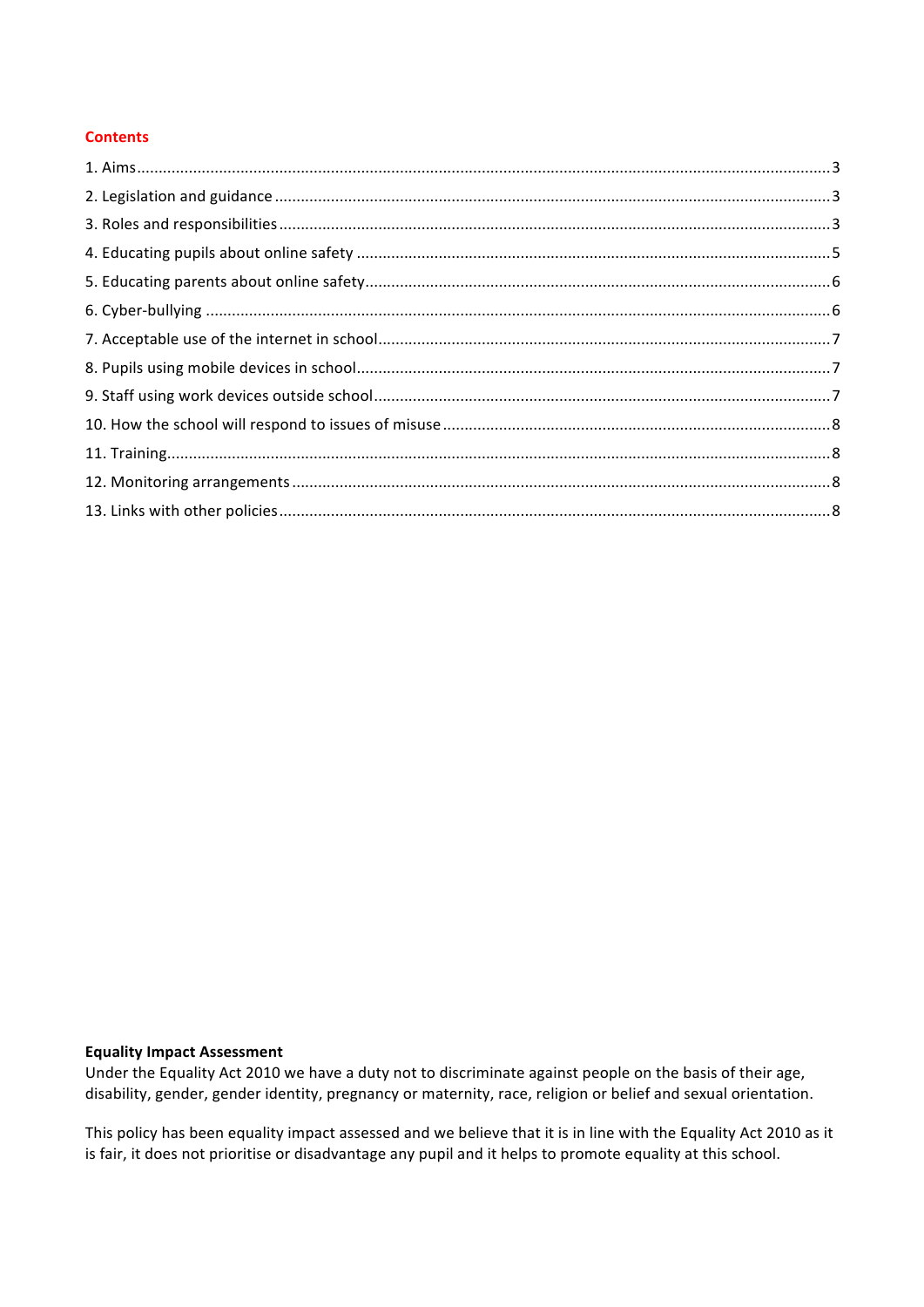## **1. Aims**

Mercia School aims to:

- Have robust processes in place to ensure the online safety of pupils, staff, volunteers and governors
- Deliver an effective approach to online safety, which empowers us to protect and educate the whole school community in its use of technology
- Establish clear mechanisms to identify, intervene and escalate an incident, where appropriate

# **2. Legislation and guidance**

This policy is based on the Department for Education's (DfE) statutory safeguarding guidance, Keeping Children Safe in Education, and its advice for schools on:

- Teaching online safety in schools
- Preventing and tackling bullying and cyber-bullying: advice for headteachers and school staff
- Relationships and sex education
- Searching, screening and confiscation

It also refers to the Department's guidance on protecting children from radicalisation.

It reflects existing legislation, including but not limited to the Education Act 1996 (as amended), the Education and Inspections Act 2006 and the Equality Act 2010. In addition, it reflects the Education Act 2011, which has given teachers stronger powers to tackle cyber-bullying by, if necessary, searching for and deleting inappropriate images or files on pupils' electronic devices where they believe there is a 'good reason' to do so.

This policy complies with our funding agreement and articles of association.

## **3. Roles and responsibilities**

## **3.1 The governing body**

The governing board has overall responsibility for monitoring this policy and holding the headteacher to account for its implementation.

The governing body will co-ordinate regular meetings with appropriate staff to discuss online safety, and monitor online safety logs as provided by the designated safeguarding lead (DSL).

All governors will:

- $\bullet$  Ensure that they have read and understand this policy
- Agree and adhere to the terms on acceptable use of the school's ICT systems and the internet

## **3.2 The headteacher**

The headteacher is responsible for ensuring that staff understand this policy, and that it is being implemented consistently throughout the school.

## **3.3 The designated safeguarding lead**

Details of the school's DSL and DSDs are set out in our safeguarding policy as well relevant job descriptions.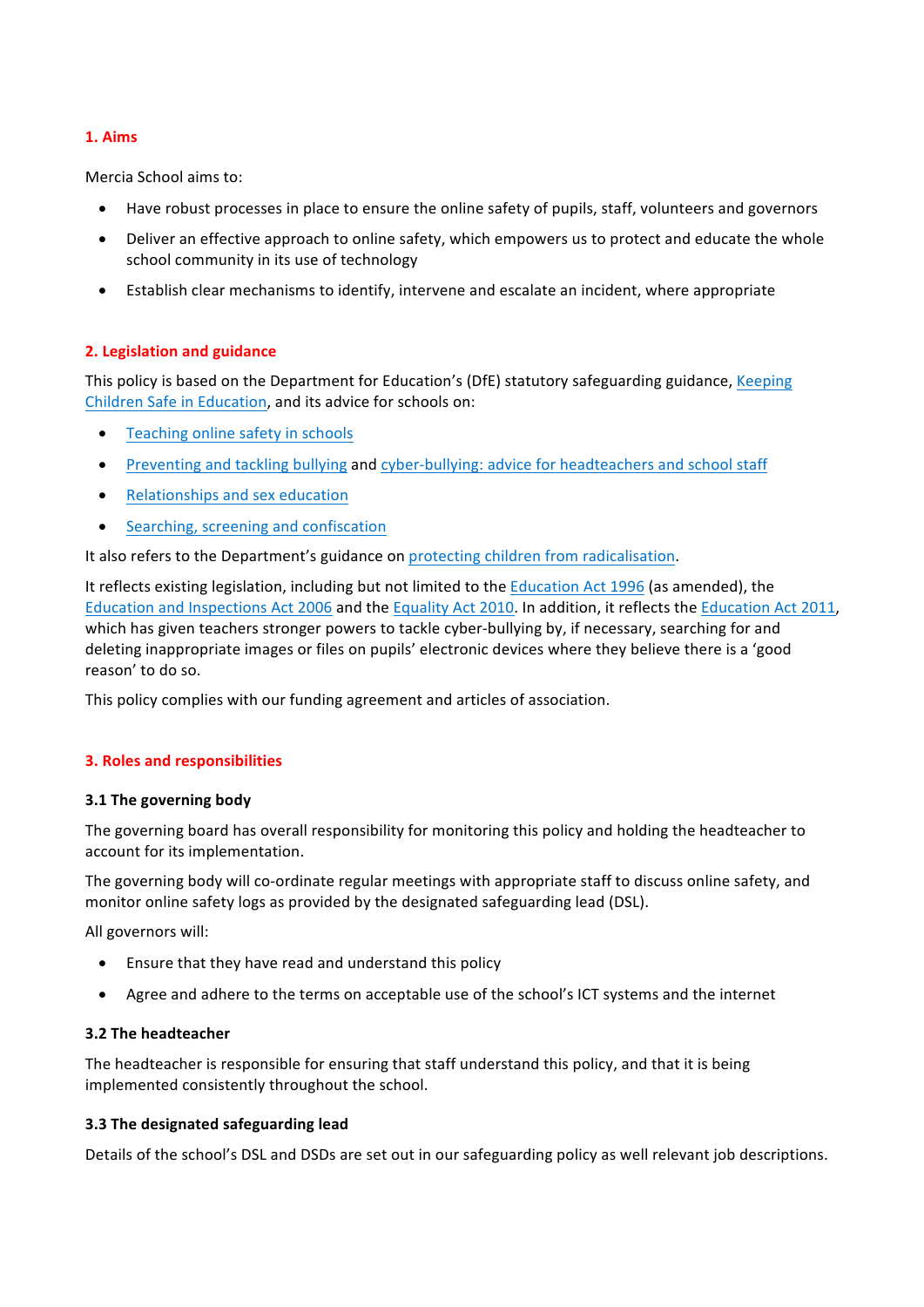The DSL takes lead responsibility for online safety in school, in particular:

- Ensuring that staff understand this policy and that it is being implemented consistently throughout the school
- Working with the senior team, ICT manager and other staff, as necessary, to address any online safety issues or incidents
- Ensuring that any online safety incidents are logged by the IT Team and dealt with appropriately in line with this policy
- Ensuring that any incidents of cyber-bullying are logged and dealt with appropriately in line with the Demanding Excellent Behaviour Policy
- Updating and delivering staff training on online safety
- Liaising with other agencies and/or external services if necessary

This list is not intended to be exhaustive.

# **3.4 The ICT manager**

The ICT manager is responsible for:

- Putting in place appropriate filtering and monitoring systems, which are updated on a regular basis and keep pupils safe from potentially harmful and inappropriate content and contact online while at school, including terrorist and extremist material
- Ensuring that the school's ICT systems are secure and protected against viruses and malware, and that such safety mechanisms are updated regularly
- Conducting a full security check and monitoring the school's ICT systems on a regular basis, as determined by the Mercia Learning Trust Director of ICT
- Blocking access to potentially dangerous sites and, where possible, preventing the downloading of potentially dangerous files
- Ensuring that any online safety incidents are logged and dealt with appropriately in line with this policy

This list is not intended to be exhaustive.

## **3.5 All staff and volunteers**

All staff, including contractors and agency staff, and volunteers are responsible for:

- Maintaining an understanding of this policy
- Implementing this policy consistently
- Agreeing and adhering to the terms on acceptable use of the school's ICT systems and the internet, and ensuring that pupils follow the school's terms on acceptable use. These are in line with the Mercia Learning Trust's Policy relating to acceptable use of ICT
- Working with the DSL to ensure that any online safety incidents are logged and dealt with appropriately in line with this policy
- Ensuring that any incidents of cyber-bullying are dealt with appropriately in line with the school behaviour policy

This list is not intended to be exhaustive.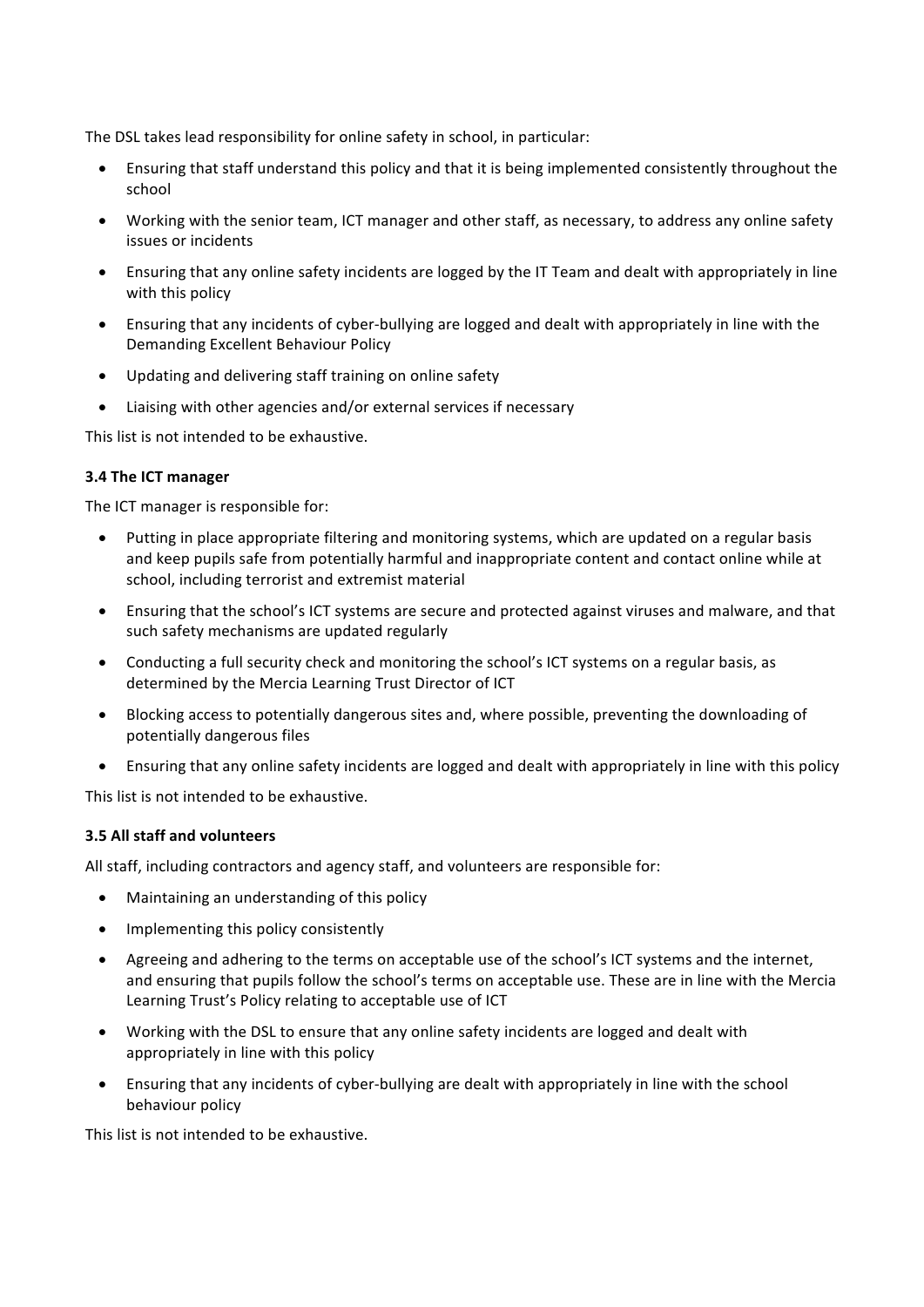## **3.6 Parents**

Parents are expected to:

- Notify a member of staff or the headteacher of any concerns or queries regarding this policy
- Ensure their child has read, understood and agreed to the terms on acceptable use of the school's ICT systems and internet

Parents can seek further guidance on keeping children safe online using the Safeguarding page of the Mercia School website. Available here: https://www.merciaschool.com/safeguarding

## **3.7 Visitors and members of the community**

Visitors and members of the community who use the school's ICT systems or internet will be made aware of this policy, when relevant, and expected to read and follow it. If appropriate, they will be expected to agree to the terms on acceptable use as set out by the Mercia Learning Trusts' policy on Acceptable Use of ICT.

## **4. Educating pupils about online safety**

Pupils will be taught about online safety as part of the mastery curriculum, which is carefully co-ordinated by the Assistant Headteacher.

In **Key Stage 3**, pupils will be taught to:

- Understand a range of ways to use technology safely, respectfully, responsibly and securely, including protecting their online identity and privacy
- Recognise inappropriate content, contact and conduct, and know how to report concerns

#### Pupils in **Key Stage 4** will be taught:

- To understand how changes in technology affect safety, including new ways to protect their online privacy and identity
- How to report a range of concerns

## By the end of their career at Mercia School, pupils will know:

- Their rights, responsibilities and opportunities online, including that the same expectations of behaviour apply in all contexts, including online
- About online risks, including that any material someone provides to another has the potential to be shared online and the difficulty of removing potentially compromising material placed online
- Not to provide material to others that they would not want shared further and not to share personal *material which is sent to them*
- *What to do and where to get support to report material or manage issues online*
- **The impact of viewing harmful content**
- *That specifically sexually explicit material (e.g. pornography) presents a distorted picture of sexual behaviours, can damage the way people see themselves in relation to others and negatively affect how they behave towards sexual partners*
- That sharing and viewing indecent images of children (including those created by children) is a criminal *offence which carries severe penalties including jail*
- How information and data is aenerated, collected, shared and used online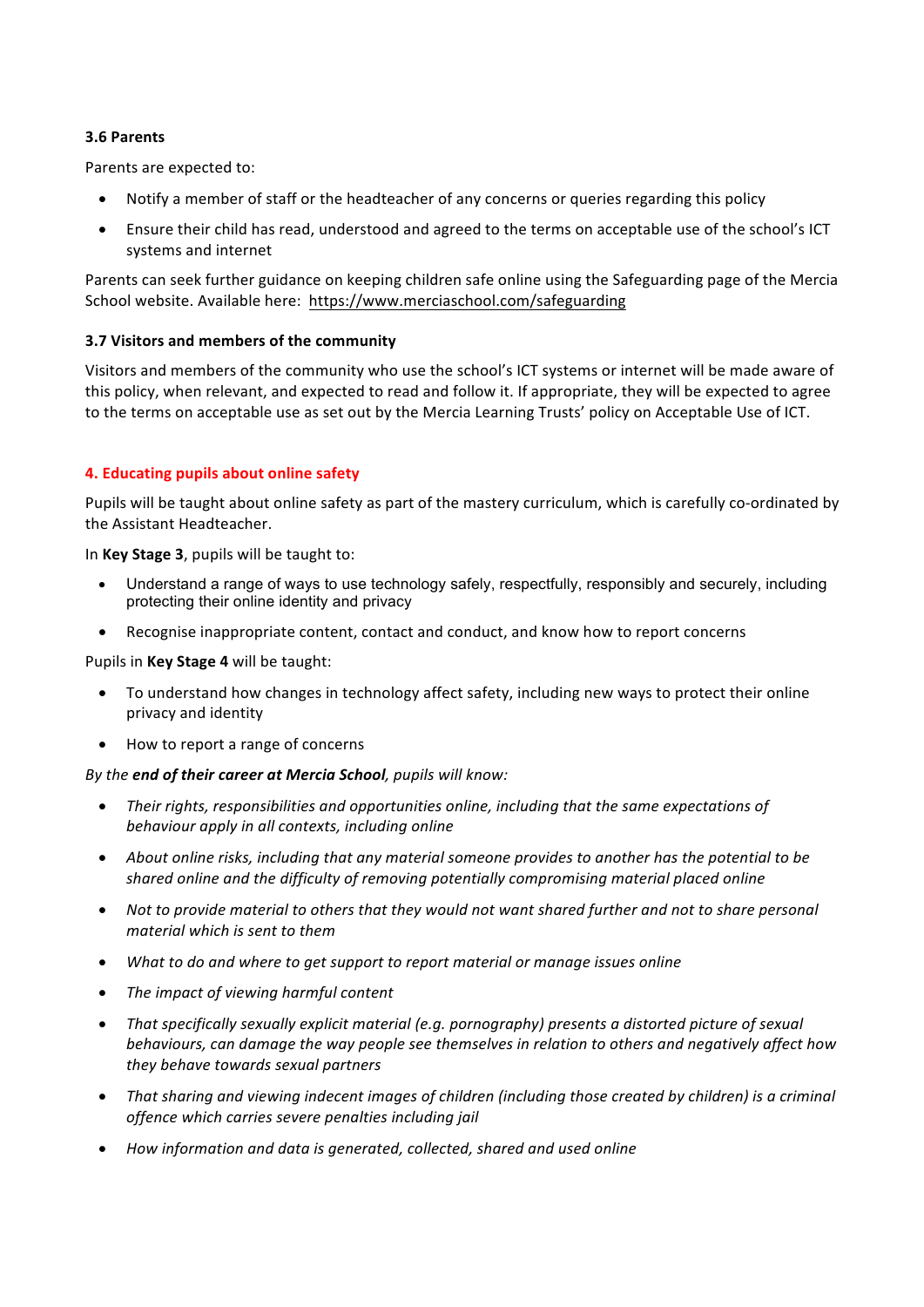How to identify harmful behaviours online (including bullying, abuse or harassment) and how to report, or find support, if they have been affected by those behaviours

The safe use of social media and the internet will also be covered in other subjects where relevant.

The school will use assemblies to raise pupils' awareness of the dangers that can be encountered online and may also invite speakers to talk to pupils about this.

## **5. Educating parents about online safety**

The school will raise parents' awareness of internet safety in letters or other communications home, and in information via our website. This policy is available to parents.

Online safety will also be covered during parents' evenings.

If parents have any queries or concerns in relation to online safety, these should be raised in the first instance with the headteacher and/or the DSL.

Concerns or queries about this policy can be raised with any member of staff or the headteacher.

#### **6. Cyber-bullying**

#### **6.1 Definition**

Cyber-bullying takes place online, such as through social networking sites, messaging apps or gaming sites. Like other forms of bullying, it is the repetitive, intentional harming of one person or group by another person or group, where the relationship involves an imbalance of power. (See also the school behaviour policy.)

#### **6.2 Preventing and addressing cyber-bullying**

Mercia School has a zero-tolerance attitude to any type of bullying. To help prevent cyber-bullying, we will ensure that pupils understand what it is and what to do if they become aware of it happening to them or others. We will ensure that pupils know how they can report any incidents and are encouraged to do so, including where they are a witness rather than the victim.

The school will actively discuss cyber-bullying with pupils, explaining the reasons why it occurs, the forms it may take and what the consequences can be. Mastery Tutors will discuss cyber-bullying with their mastery groups, and the issue will be addressed in assemblies on a timely basis

All staff, governors and volunteers (where appropriate) receive training on cyber-bullying, its impact and ways to support pupils, as part of safeguarding training (see section 11 for more detail).

In relation to a specific incident of cyber-bullying, the school will follow the processes set out in the Demanding Excellent Behaviour Policy. Where illegal, inappropriate or harmful material has been spread among pupils, the school will use all reasonable endeavours to ensure the incident is contained.

The DSL will consider whether the incident should be reported to the police if it involves illegal material, and will work with external services if it is deemed necessary to do so.

#### **6.3 Examining electronic devices**

School staff have the specific power under the Education and Inspections Act 2006 (which has been increased by the Education Act 2011) to search for and, if necessary, delete inappropriate images or files on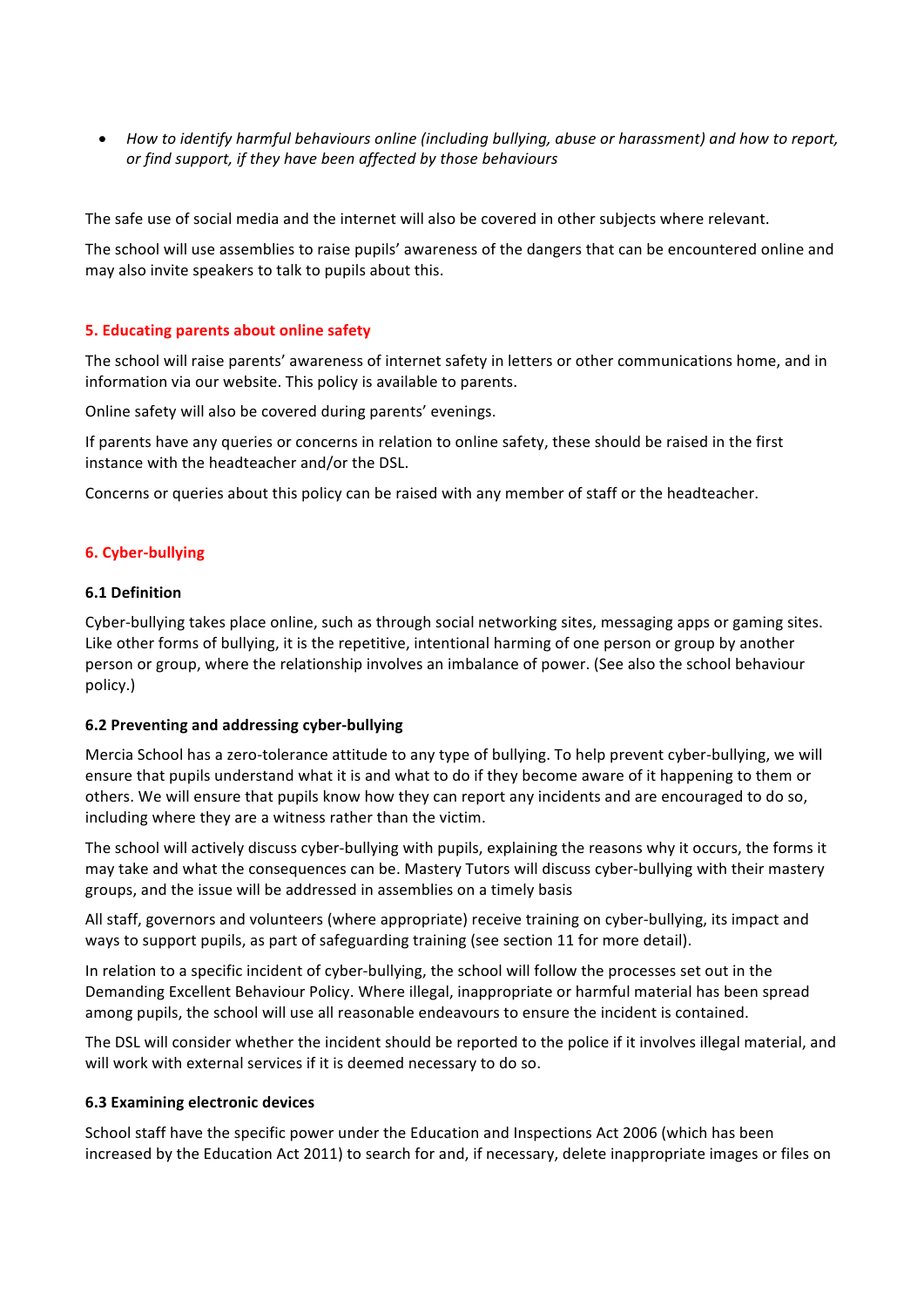pupils' electronic devices, including mobile phones, iPads and other tablet devices, where they believe there is a 'good reason' to do so.

When deciding whether there is a good reason to examine or erase data or files on an electronic device, staff must reasonably suspect that the data or file in question has been, or could be, used to:

- Cause harm, and/or
- Disrupt teaching, and/or
- Break any of the school rules

If inappropriate material is found on the device, it is up to the staff member in conjunction with the DSL or other member of the senior leadership team to decide whether they should:

- Delete that material, or
- Retain it as evidence (of a criminal offence or a breach of school discipline), and/or
- Report it to the police

Any searching of pupils will be carried out in line with the DfE's latest guidance on screening, searching and confiscation.

Any complaints about searching for or deleting inappropriate images or files on pupils' electronic devices will be dealt with through the school complaints procedure.

# **7.** Acceptable use of the internet in school

All pupils, parents, staff, volunteers and governors are expected to sign an agreement regarding the acceptable use of the school's ICT systems and the internet. Visitors will be expected to read and agree to the school's terms on acceptable use if relevant.

Use of the school's internet must be for educational purposes only, or for the purpose of fulfilling the duties of an individual's role.

We will monitor the websites visited by pupils, staff, volunteers, governors and visitors (where relevant) to ensure they comply with the above.

## **8. Pupils using mobile devices in school**

Pupils may bring mobile devices into school, but are not permitted to use at any time during the school day.

Any use of mobile devices in school by pupils must be in line will lead to a 5-day confiscation. For more information, please see the demanding Excellent Behaviour Policy.

## **9.** Staff using work devices outside school

All staff must adhere to the acceptable use of IT policy, as set out by the Mercia Learning Trust.

Staff members using a work device outside school must not install any unauthorised software on the device and must not use the device in any way which would violate the school's terms of acceptable use.

Staff must ensure that their work device is secure and password-protected, and that they do not share their password with others. They must take all reasonable steps to ensure the security of their work device when using it outside school. Any USB devices containing data relating to the school must be encrypted.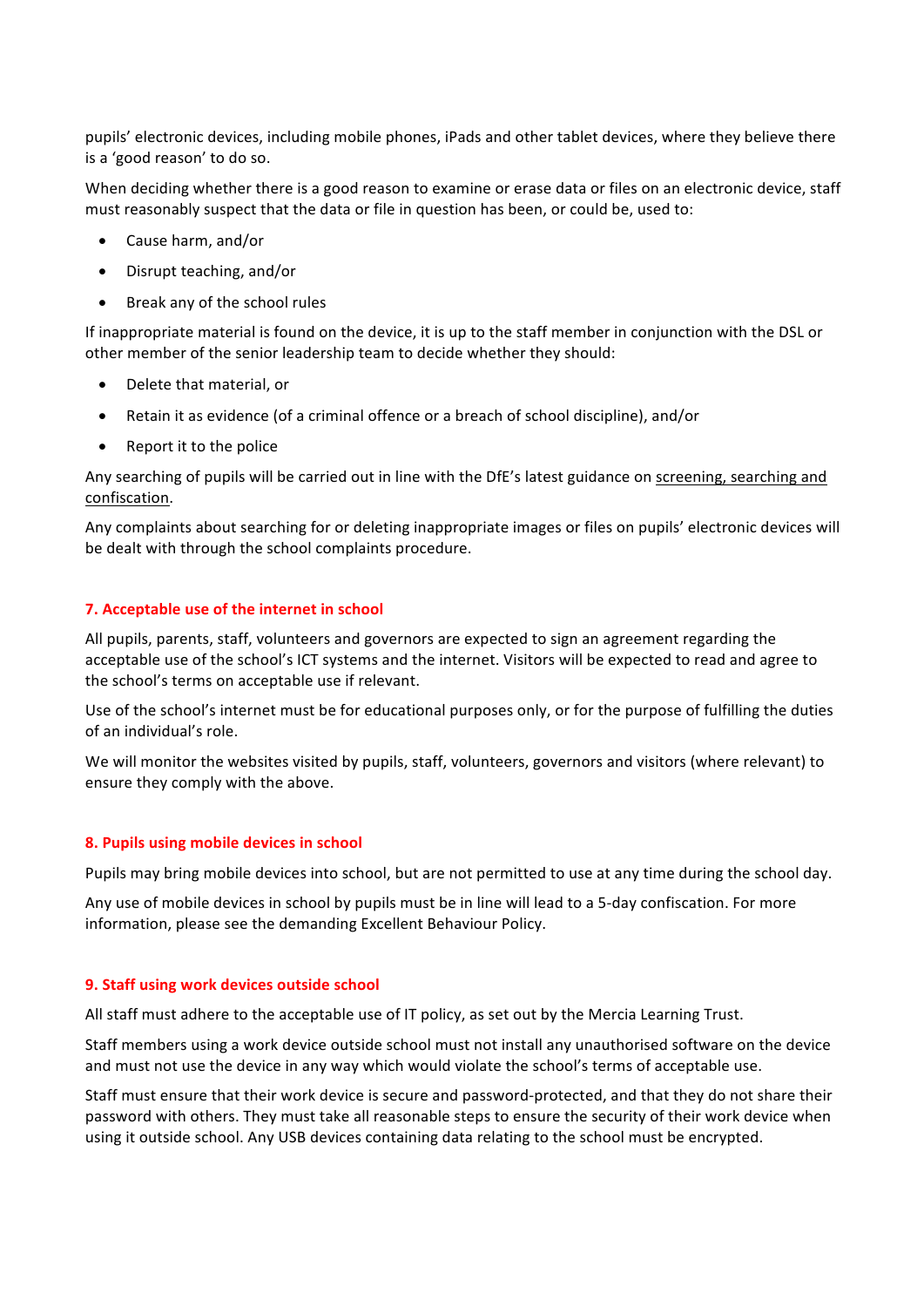If staff have any concerns over the security of their device, they must seek advice from the ICT manager.

Work devices must be used solely for work activities.

# **10. How the school will respond to issues of misuse**

Where a pupil misuses the school's ICT systems or internet, we will follow the procedures set out in our policies on behaviour, acceptable use of ICT (pupils) and safeguarding. The action taken will depend on the individual circumstances, nature and seriousness of the specific incident, and will be proportionate.

Where a staff member misuses the school's ICT systems or the internet, or misuses a personal device where the action constitutes misconduct, the matter will be dealt with in accordance with the staff code of conduct]. The action taken will depend on the individual circumstances, nature and seriousness of the specific incident.

The school will consider whether incidents which involve illegal activity or content, or otherwise serious incidents, should be reported to the police.

## **11. Training**

All new staff members will receive training, as part of their induction, on safe internet use and online safeguarding issues including cyber-bullying and the risks of online radicalisation.

All staff members will receive refresher training at least once each academic year as part of safeguarding training, as well as relevant updates as required (for example, through staff meetings).

The DSL and DSDs will undertake child protection and safeguarding training, which will include online safety, at least every 2 years. They will also update their knowledge and skills on the subject of online safety at regular intervals, and at least annually.

Governors will receive training on safe internet use and online safeguarding issues as part of their safeguarding training.

Volunteers will receive appropriate training and updates, if applicable.

More information about safeguarding training is set out in our safeguarding policy.

## **12. Monitoring arrangements**

The DSL and DSDs logs behaviour and safeguarding issues related to online safety. An incident report log can be found on CPOMS, relating to each case raised.

This policy will be reviewed every 2 years by the Deputy Headteacher. At every review, the policy will be shared with the governing board.

## **13. Links with other policies**

This online safety policy is linked to our:

- Safeguarding
- Demanding Excellent Behaviour
- Staff disciplinary procedures
- Data protection policy and privacy notices